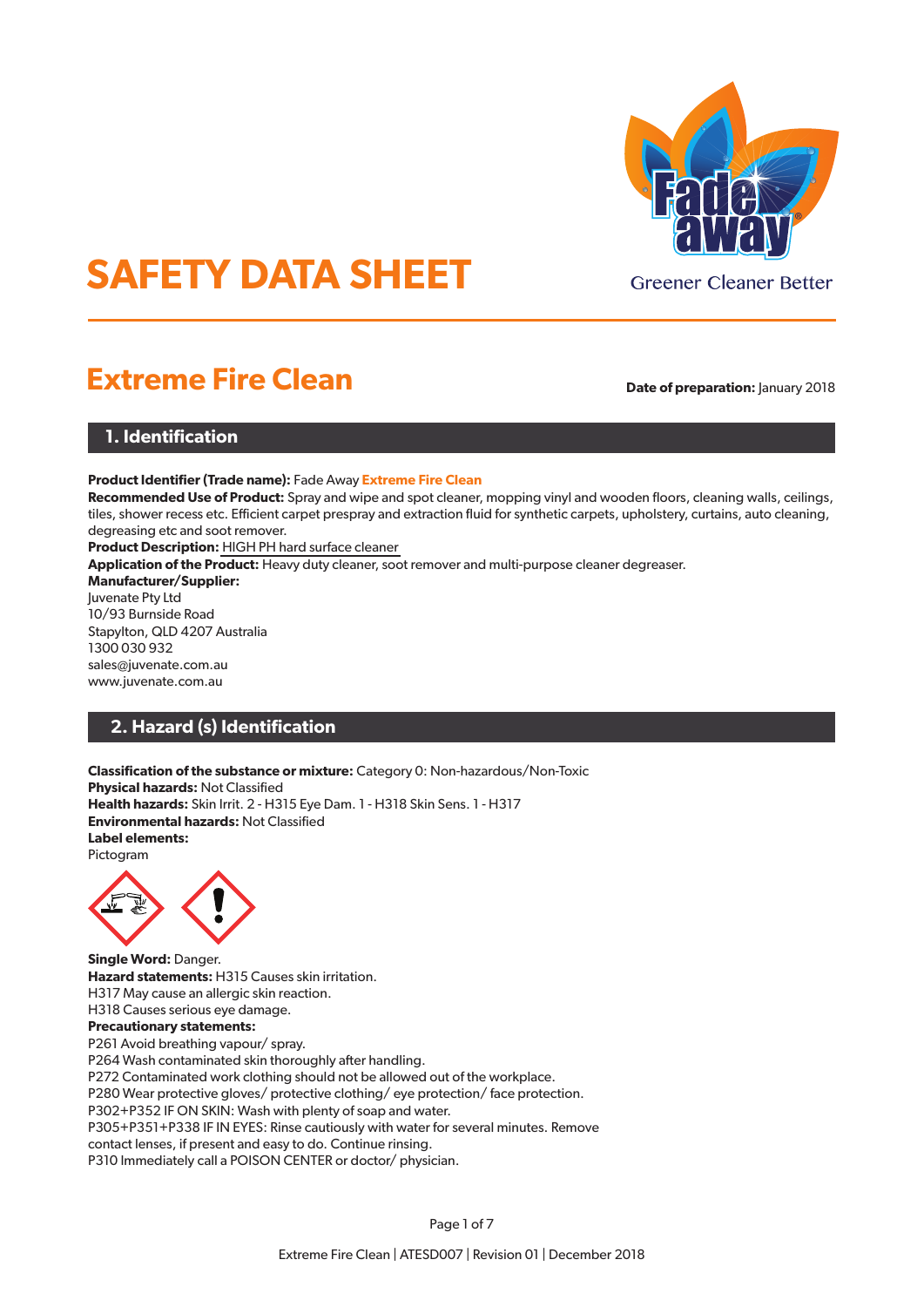P321 Specific treatment (see medical advice on this label).

P332+P313 If skin irritation occurs: Get medical advice/ attention.

P333+P313 If skin irritation or rash occurs: Get medical advice/ attention.

P362+P364 Take off contaminated clothing and wash before reuse.

P501 Dispose of contents/ container in accordance with national regulations.

**Contains:** Dodecylbenzenesulphonic acid

**Other hazards:** This product does not contain any substances classified as PBT or vPvB.

## **3. Composition/Information on Ingredients**

| 2-butoxyethanol<br>CAS number: 111-76-2                                                                                                                         | 10-30%  |
|-----------------------------------------------------------------------------------------------------------------------------------------------------------------|---------|
| <b>Classification</b><br><b>Acute Tox. 4 - H302</b><br><b>Acute Tox. 4 - H312</b><br><b>Acute Tox. 4 - H332</b><br>Skin Irrit. 2 - H315<br>Eye Irrit. 2A - H319 |         |
| Dodecylbenzenesulphonic acid<br>CAS number: 27176-87-0                                                                                                          | $1-10%$ |
| <b>Classification</b><br><b>Acute Tox. 4 - H302</b><br><b>Skin Corr. 1B - H314</b><br>Eye Dam. 1 - H318                                                         |         |
| <b>Coconut Diethanolamide</b><br>CAS number: 68603-42-9                                                                                                         | $1-10%$ |
| <b>Classification</b><br>Skin Irrit. 2 - H315<br>Eye Irrit. 2A - H319                                                                                           |         |

The full text for all hazard statements is displayed in Section 16.

## **4. First-aid Measures**

**General information:** Get medical attention if any discomfort continues. Show this Safety Data Sheet to the medical personnel.

**Inhalation:** Move affected person to fresh air and keep warm and at rest in a position comfortable for breathing. Loosen tight clothing such as collar, tie or belt. Get medical attention if symptoms are severe or persist.

**Ingestion:** Rinse mouth thoroughly with water. Get medical advice/attention if you feel unwell. Do not induce vomiting unless under the direction of medical personnel.

**Skin Contact:** It is important to remove the substance from the skin immediately. In the event of any sensitisation symptoms developing, ensure further exposure is avoided. Remove contamination with soap and water or recognised skin cleansing agent. Get medical attention if symptoms are severe or persist after washing.

**Eye contact:** Rinse immediately with plenty of water. Do not rub eye. Remove any contact lenses and open eyelids wide apart. Continue to rinse for at least 15 minutes and get medical attention.

**Protection of first aiders:** First aid personnel should wear appropriate protective equipment during any rescue.

#### **New category**

#### **Most important symptoms and effects, both acute and delayed**

**General information:** The severity of the symptoms described will vary dependent on the concentration and the length of exposure.

**Inhalation:** No specific symptoms known.

**Ingestion:** May cause sensitisation or allergic reactions in sensitive individuals. May cause irritation.

**Skin contact:** May cause skin sensitisation or allergic reactions in sensitive individuals. Redness. Irritating to skin.

**Eye contact:** Causes serious eye damage. Symptoms following overexposure may include the following: Pain. Profuse watering of the eyes. Redness.

**Indication of any immediate medical attention and special treatment needed**

Page 2 of 7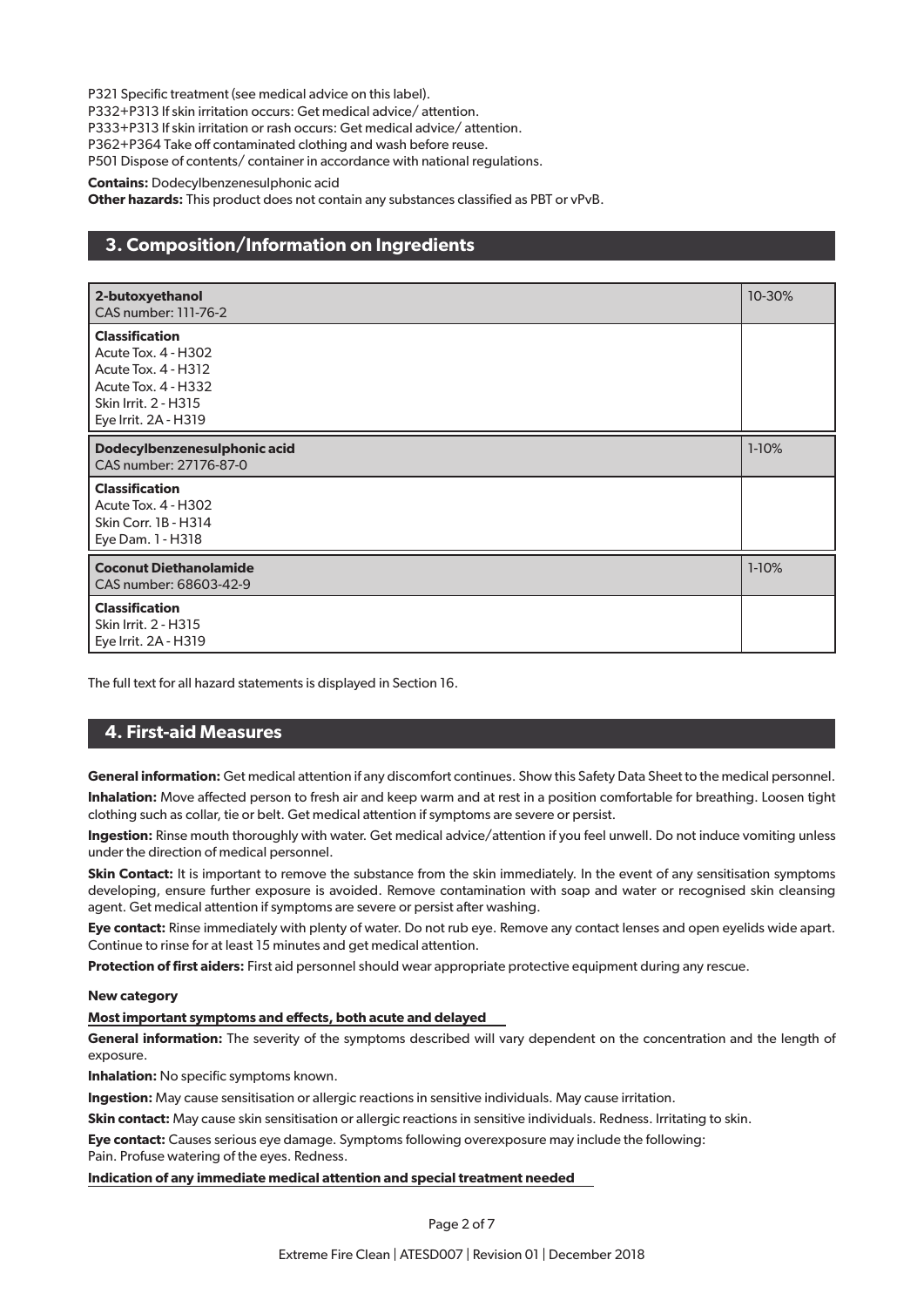**Notes for the doctor:** Treat symptomatically. May cause sensitisation or allergic reactions in sensitive individuals.

## **5. Fire-fighting Measures**

**Extinguishing Media:** product not flammable. Extinguish with alcohol-resistant foam, carbon dioxide, dry powder or water fog. Use fire-extinguishing media suitable for the surrounding fire.

**Unsuitable extinguishing media**: Do not use water jet as an extinguisher, as this will spread the fire.

#### **Special hazards arising from the substance or mixture**

**Specific hazards:** Containers can burst violently or explode when heated, due to excessive pressure build-up.

**Hazardous combustion products:** Thermal decomposition or combustion products may include the following substances: Harmful gases or vapours.

#### **Advice for firefighters**

**Protective actions during firefighting:** Avoid breathing fire gases or vapours. Evacuate area. Cool containers exposed to heat with water spray and remove them from the fire area if it can be done without risk. Cool containers exposed to flames with water until well after the fire is out. If a leak or spill has not ignited, use water spray to disperse vapours and protect men stopping the leak. Control run-off water by containing and keeping it out of sewers and watercourses. If risk of water pollution occurs, notify appropriate authorities.

**Special protective equipment for firefighters:** Wear positive-pressure self-contained breathing apparatus (SCBA) and appropriate protective clothing. Firefighter's clothing conforming to Australia/New Zealand Standards AS/NZS 4967 (for clothing) AS/NZS 1801 (for helmets), AS/NZS 4821 (for protective boots), AS/NZS 1801 (for protective gloves) will provide a basic level of protection for chemical incidents.

## **6. Accidental Release Measures**

#### **Personal precautions, protective equipment and emergency procedures**

**Personal precautions** Wear protective clothing as described in Section 8 of this safety data sheet. No action shall be taken without appropriate training or involving any personal risk. Avoid contact with skin and eyes. **Environmental precautions:** Environmental precautions Avoid discharge into drains or watercourses or onto the ground.

#### **Methods and material for containment and cleaning up**

**Methods for cleaning up:** Wear protective clothing as described in Section 8 of this safety data sheet. Clear up spills immediately and dispose of waste safely. Do not use sawdust or other combustible material. Small Spillages: Collect spillage. Large Spillages: Absorb spillage with non-combustible, absorbent material. The contaminated absorbent may pose the same hazard as the spilled material. Collect and place in suitable waste disposal containers and seal securely. Label the containers containing waste and contaminated materials and remove from the area as soon as possible. Flush contaminated area with plenty of water. Wash thoroughly after dealing with a spillage. For waste disposal, see Section 13.

#### **Reference to other sections**

**Reference to other sections:** For personal protection, see Section 8. See Section 11 for additional information on health hazards. See Section 12 for additional information on ecological hazards. For waste disposal, see Section 13.

### **7. Handling & Storage**

#### **Precautions for safe handling**

**Usage precautions:** Read and follow manufacturer's recommendations. Wear protective clothing as described in Section 8 of this safety data sheet. Keep away from food, drink and animal feeding stuffs. Handle all packages and containers carefully to minimise spills. Keep container tightly sealed when not in use. Avoid the formation of mists. Do not handle until all safety precautions have been read and understood. Do not handle broken packages without protective equipment. Do not reuse empty containers.

**Advice on general occupational hygiene:** Wash promptly if skin becomes contaminated. Take off contaminated clothing and wash before reuse. Wash contaminated clothing before reuse.

**Conditions for safe storage, including any incompatibilities:** Storage precautions Keep only in the original container. Keep container tightly closed, in a cool, well ventilated place. Keep containers upright. Protect containers from damage. **Storage class:** Chemical storage.

**Specific end use(s):** The identified uses for this product are detailed in Section 1.2.

Page 3 of 7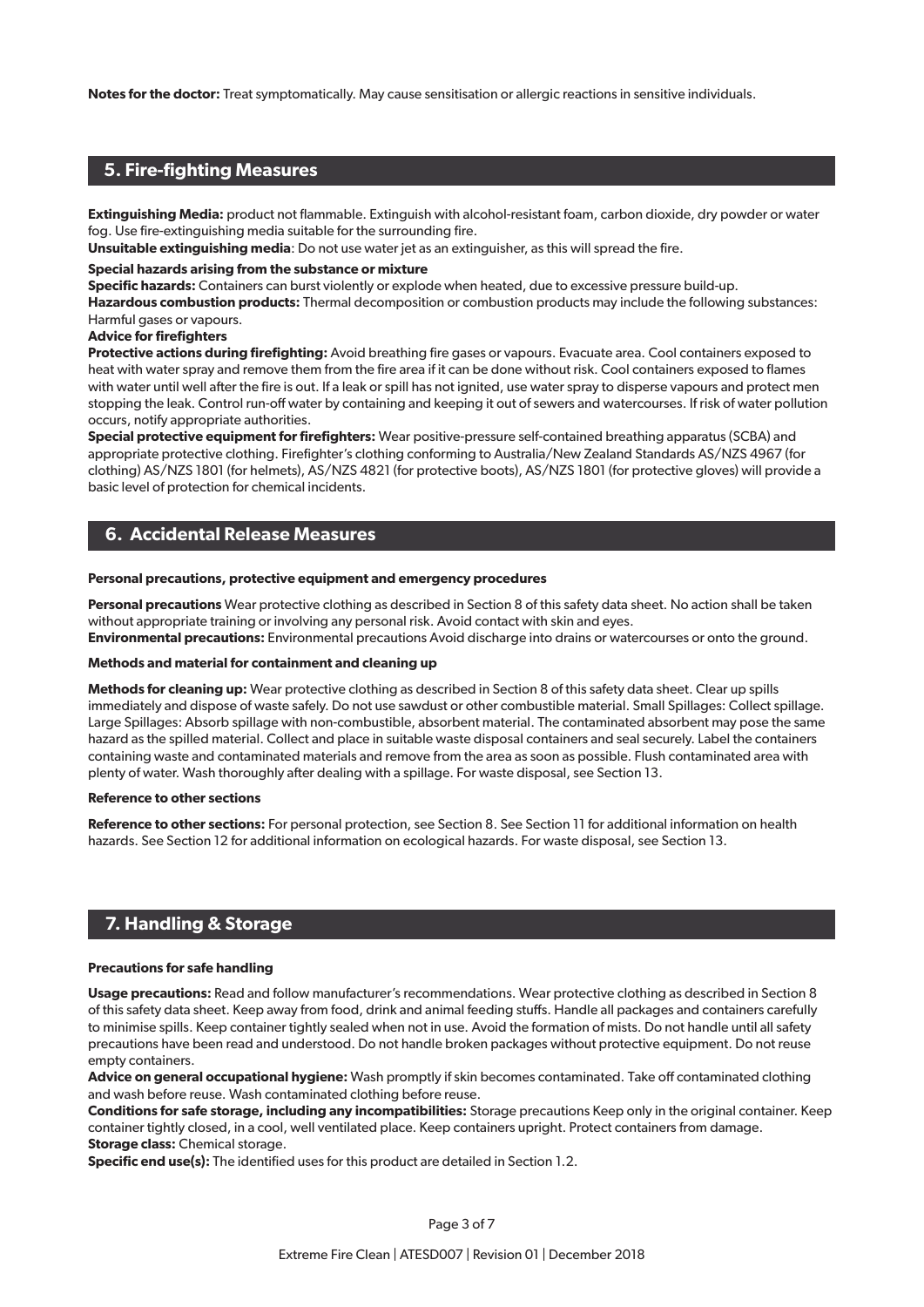## **8. Exposure Controls/Personal Protection**

#### **Control parameters**

#### **Occupational exposure limits**

2-butoxyethanol: Long-term exposure limit (8-hour TWA): 20 ppm 96.9 mg/m<sup>3</sup> Short-term exposure limit (15-minute): 50 ppm 242 mg/m³

Sk

Sk = Absorption through the skin may be a significant source of exposure.

#### **Exposure controls**



#### **Protective equipment**

**Appropriate engineering controls:** Provide adequate ventilation. Observe any occupational exposure limits for the product or ingredients.

**Eye/face protection:** Wear tight-fitting, chemical splash goggles or face shield. If inhalation hazards exist, a fullface respirator may be required instead.

**Hand protection:** Wear protective gloves. The most suitable glove should be chosen in consultation with the glove supplier/ manufacturer, who can provide information about the breakthrough time of the glove material. To protect hands from chemicals, gloves should comply with Australia/New Zealand Standard AS/NZS 2161. Considering the data specified by the glove manufacturer, check during use that the gloves are retaining their protective properties and change them as soon as any deterioration is detected. Frequent changes are recommended.

**Other skin and body protection:** May cause skin sensitisation or allergic reactions in sensitive individuals. Wear appropriate clothing to prevent repeated or prolonged skin contact.

**Hygiene measures :**Wash hands thoroughly after handling. Wash at the end of each work shift and before eating, smoking and using the toilet. Do not eat, drink or smoke when using this product.

**Respiratory protection:** Ensure all respiratory protective equipment is suitable for its intended use and complies with Australia/New Zealand Standard AS/NZS 1716. Check that the respirator fits tightly and the filter is changed regularly. Gas and combination filter cartridges should comply with Australia/New Zealand Standard AS/NZS 1716. Full face mask respirators with replaceable filter cartridges should comply with Australia/New Zealand Standard AS/NZS 1716. Half mask and quarter mask respirators with replaceable filter cartridges should comply with Australia/New Zealand Standard AS/NZS 1716. **Environmental exposure controls:** Keep container tightly sealed when not in use. Emissions from ventilation or work process equipment should be checked to ensure they comply with the requirements of environmental protection legislation. In some cases, fume scrubbers, filters or engineering modifications to the process equipment will be necessary to reduce emissions to acceptable levels.

## **9. Physical & Chemical Properties**

#### **Information on basic physical and chemical properties**

**Appearance:** Coloured liquid. **Colour:** Pale purple **Odour: Fruity. Specific Gravity:** 1.01

## **10. Stability & Reactivity**

**Reactivity:** There are no known reactivity hazards associated with this product.

**Chemical stability:** Stable at normal ambient temperatures and when used as recommended. Stable under the prescribed storage conditions.

**Possibility of hazardous reactions:** No potentially hazardous reactions known.

**Conditions to avoid:** There are no known conditions that are likely to result in a hazardous situation.

**Materials to avoid:** No specific material or group of materials is likely to react with the product to produce a hazardous situation.

**Hazardous decomposition products:** Does not decompose when used and stored as recommended. Thermal decomposition or combustion products may include the following substances: Harmful gases or vapours.

Page 4 of 7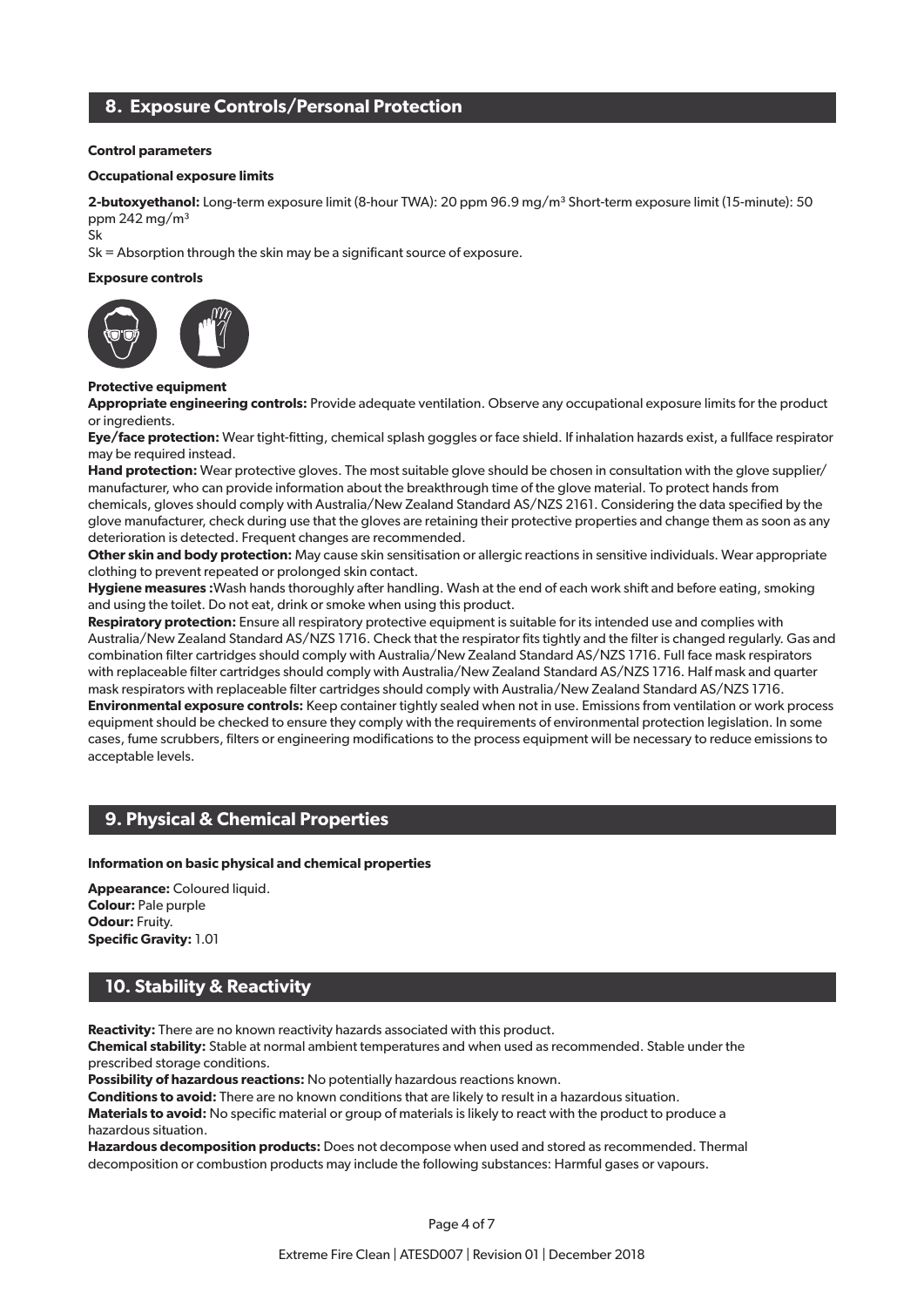## **11. Toxicological Information:**

#### **Information on toxicological effects**

**Acute toxicity - oral Notes (oral LD₅ )** Based on available data the classification criteria are not met. **ATE oral (mg/kg)** 3,776.44

**Acute toxicity - dermal Notes (dermal LD**) Based on available data the classification criteria are not met. **ATE dermal (mg/kg)** 11,000.0

**Acute toxicity - inhalation Notes (inhalation LC**) Based on available data the classification criteria are not met. **ATE inhalation (vapours mg/l)** 110.0

**Skin corrosion/irritation Animal data:** Irritating.

**Serious eye damage/irritation Serious eye damage/irritation**: Eye Dam. 1 - H318 Causes serious eye damage.

#### **Respiratory sensitisation**

**Respiratory sensitisation:** Based on available data the classification criteria are not met.

**Skin sensitisation Skin sensitisation:** May cause skin sensitisation or allergic reactions in sensitive individuals.

#### **Germ cell mutagenicity**

Genotoxicity - in vitro Based on available data the classification criteria are not met.

#### **Carcinogenicity**

**Carcinogenicity:** Based on available data the classification criteria are not met. IARC carcinogenicity None of the ingredients are listed or exempt.

#### **Reproductive toxicity**

Reproductive toxicity - fertility Based on available data the classification criteria are not met. **Reproductive toxicity - development:** Based on available data the classification criteria are not met.

**Specific target organ toxicity - single exposure**

**STOT - single exposure:** Not classified as a specific target organ toxicant after a single exposure.

**Specific target organ toxicity - repeated exposure**

**STOT - repeated exposure:** Not classified as a specific target organ toxicant after repeated exposure.

**Aspiration hazard**

**Aspiration hazard:** Based on available data the classification criteria are not met.

**General information:** The severity of the symptoms described will vary dependent on the concentration and the

length of exposure.

**Inhalation:** No specific symptoms known.

**Ingestion:** May cause sensitisation or allergic reactions in sensitive individuals. May cause irritation.

**Skin Contact:** May cause skin sensitisation or allergic reactions in sensitive individuals. Redness. Irritating to skin. **Eye contact:** Causes serious eye damage. Symptoms following overexposure may include the following: Pain. Profuse

watering of the eyes. Redness.

**Route of entry:** Ingestion Inhalation Skin and/or eye contact

**Target Organs: No specific target organs known.** 

**Medical considerations:** Skin disorders and allergies.

## **12. Ecological Information**

**Ecotoxicity:** Not regarded as dangerous for the environment. However, large or frequent spills may have hazardous effects on the environment.

**Toxicity:** Based on available data the classification criteria are not met.

**Persistence and degradability**

**Persistence and degradability:** The degradability of the product is not known.

**Bioaccumulative potential**

**Bioaccumulative Potential:** No data available on bioaccumulation.

Page 5 of 7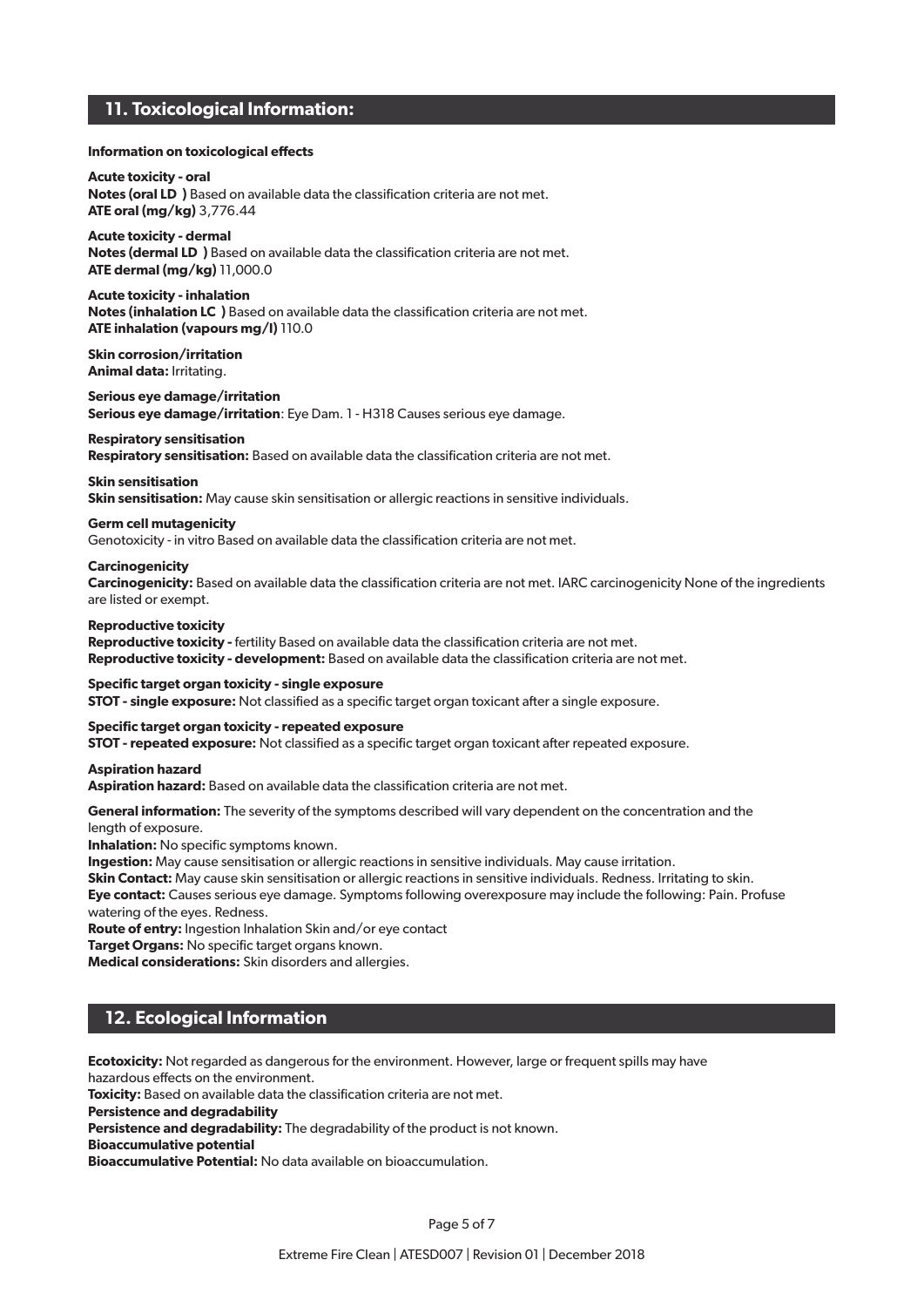**Mobility in soil Mobility:** No data available.

**Results of PBT and vPvB assessment Other adverse effects Other adverse effects:** None known.

## **13. Disposal Considerations**

#### **Waste treatment methods**

**General information:** The generation of waste should be minimised or avoided wherever possible. Reuse or recycle products wherever possible. This material and its container must be disposed of in a safe way. When handling waste, the safety precautions applying to handling of the product should be considered. Care should be taken when handling emptied containers that have not been thoroughly cleaned or rinsed out. Empty containers or liners may retain some product residues and hence be potentially hazardous.

**Disposal methods:** Dispose of surplus products and those that cannot be recycled via a licensed waste disposal contractor. Waste, residues, empty containers, discarded work clothes and contaminated cleaning materials should be collected in designated containers, labelled with their contents. Incineration or landfill should only be considered when recycling is not feasible.

## **14. Transport Information**

**General:** The product is not covered by international regulations on the transport of dangerous goods (IMDG, IATA, ADR/RID). **UN number:** Not applicable.

**UN proper shipping name:** Not applicable.

**Transport hazard class(es):** No transport warning sign required.

**Packing group:** Not applicable.

**Environmental hazards:** Environmentally hazardous substance/marine pollutant: No.

**Special precautions for user:** Not applicable.

**Transport in bulk according to Annex II of MARPOL 73/78 and the IBC Code:** Not applicable.

## **15. Regulatory Information**

**Safety, health and environmental regulations/legislation specific for the substance or mixture Inventories**

Australia - AICS None of the ingredients are listed or exempt.

## **16. Other Information**

**Training advice: Only trained personnel should use this material. Revision date 30/01/2018 Revision 1**

**General Information:** The following risk and hazard statements are to be considered a glossary. They relate to the raw materials used in this product and therefore may not be accurate for the finished product itself. For the complete risk and hazard statements for this product please refer to section 2 of this Safety Data Sheet

#### **Hazard statements in full:**

H302 Harmful if swallowed.

H312 Harmful in contact with skin.

H314 Causes severe skin burns and eye damage.

H315 Causes skin irritation.

H317 May cause an allergic skin reaction.

H318 Causes serious eye damage.

H319 Causes serious eye irritation.

H332 Harmful if inhaled.

Page 6 of 7